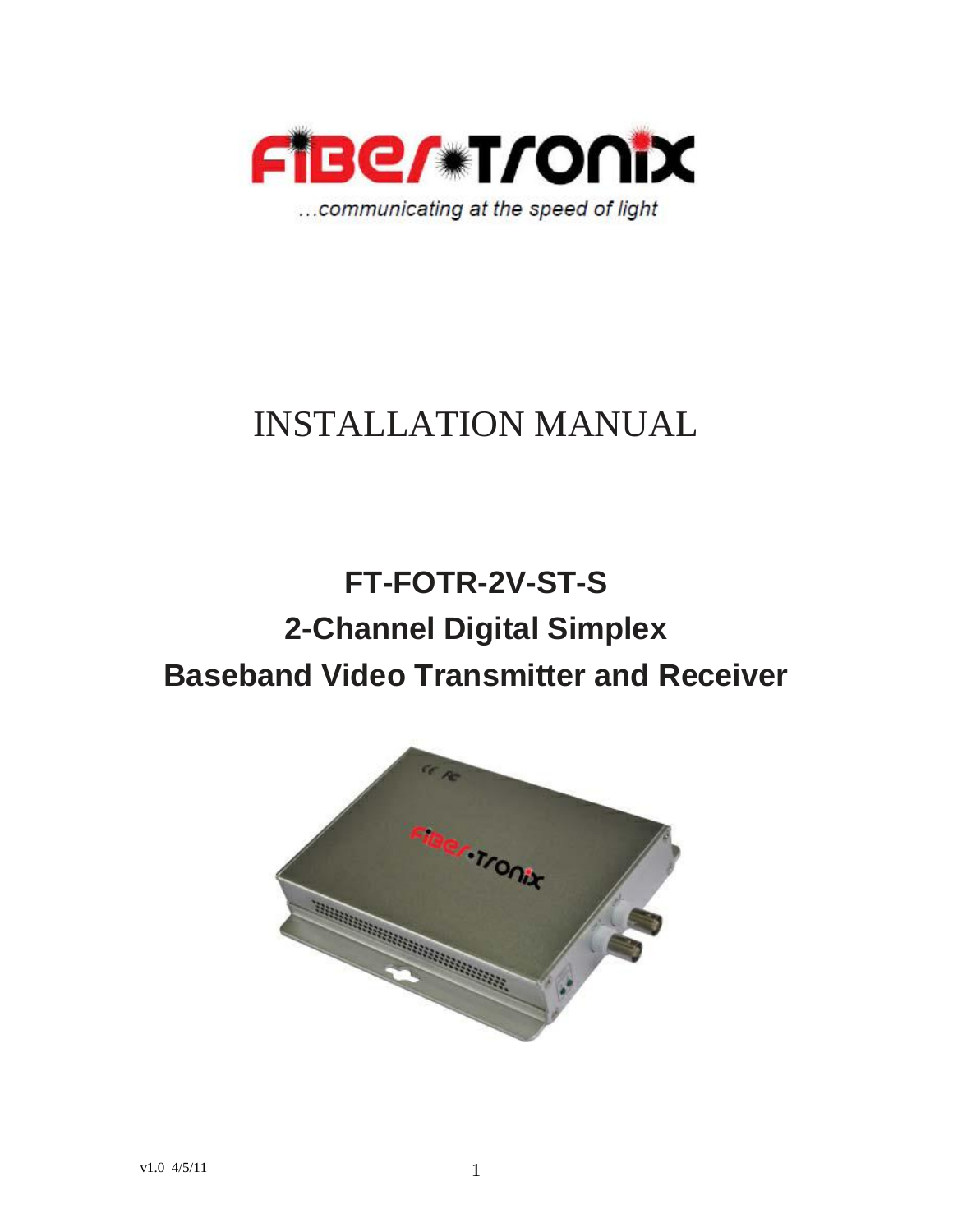## **PACKAGE CONTENTS**

This package contains:

One each FT-FOTR-2V-ST-S 2-channel baseband video transmitter and receiver Two 5VDC power supplies One installation manual

## **PRODUCT DESCRIPTION**

The FT- FOTR-2V-ST-S fiber optic transmitter/receiver supports the transmission of two baseband video signals over one strand of single-mode fiber optic cable. This product is compatible with all NTSC and PAL video signals. Power, optical signal and video signal are easily inspected through LED indicators directly on the units. The transmitter and receiver combination supports transmission distances for optical loss budgets of less than 18 dB.

## **SPECIFICATIONS**

#### **FT-FOTR-2V-ST-S**

Specifications (Typical)

| Optical Wavelength<br>1.          | 1310nm                  |
|-----------------------------------|-------------------------|
| Fiber Type<br>2.                  | Single-mode 9/125um     |
| Maximum Link Distance<br>3.       | 12.5 miles              |
| 4.<br>Connector                   | Simplex ST              |
| 5.<br>Acceptable Loss Budget      | 18dB                    |
| Number of Video Inputs<br>6.      | 2                       |
| Video Connector<br>7.             | <b>BNC Female</b>       |
| Transmitter Input Impedance<br>8. | $75\Omega$ unbalanced   |
| Receiver Output Impedance<br>9.   | $75\Omega$ unbalanced   |
| 10. Video Bandwidth per Channel   | $0 - 6.5$ MHz           |
| 11. Video SNR                     | $>60$ dB                |
| 12. Differential Gain             | $< 1\%$                 |
| 13. Differential Phase            | $<1^{\circ}$            |
| <b>14. Tilt</b>                   | $< 1\%$                 |
| 15. Power Supply                  | 5VDC                    |
| 16. Power Consumption             | < 10W                   |
| 17. Operating Relative Humidity   | 0 - 95% non-condensing  |
| 18. Operating Temperature         | 14°F - 122°F            |
| 19. Dimensions                    | 6.8"x5.2"x1.1" per unit |
| 20. Weight                        | 12.3 oz. per unit       |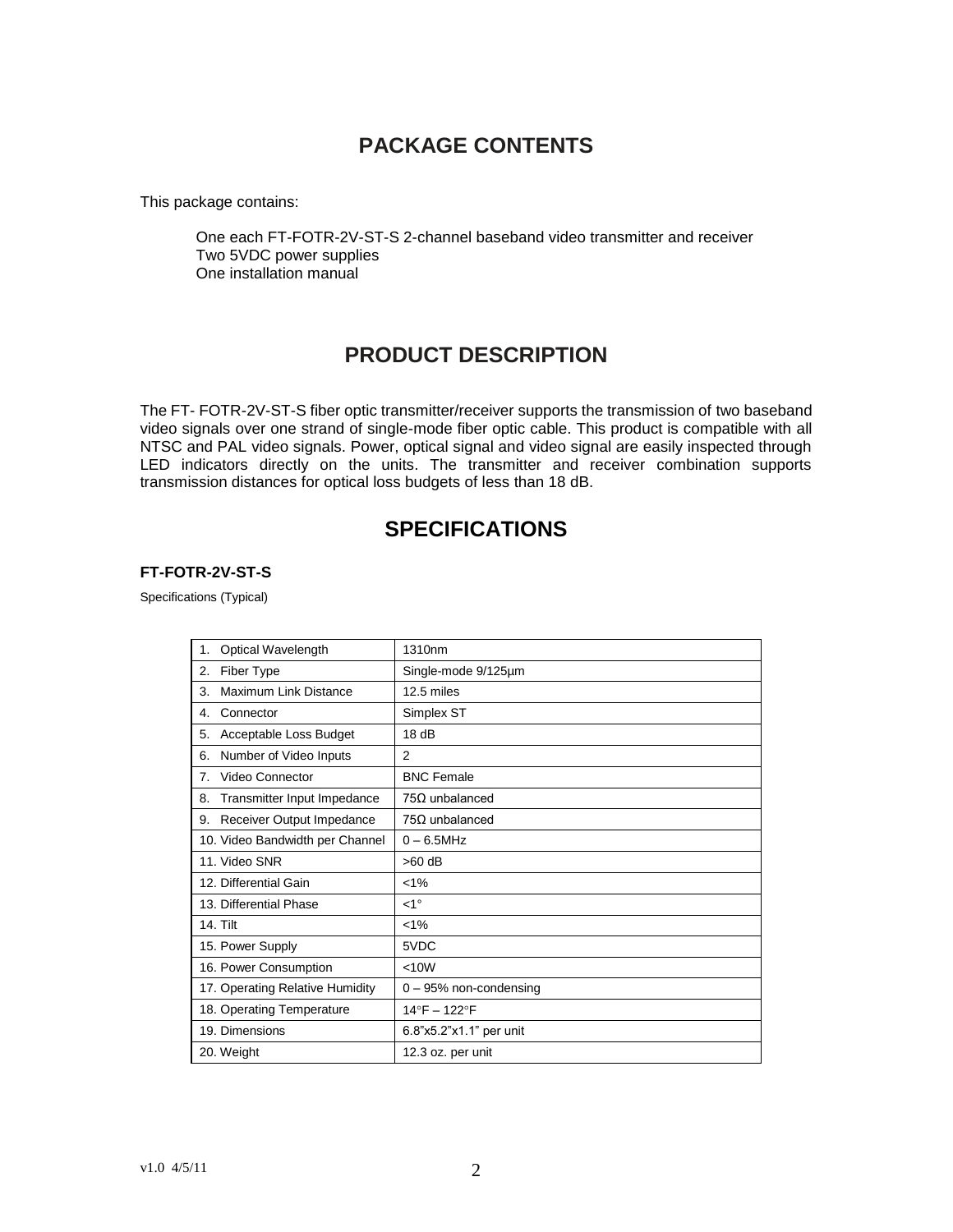# **INSTALLATION AND OPERATION**



This symbol is intended to alert the user to the presence of important operating and maintenance (servicing) instructions.



This symbol is intended to alert the user to the presence of "dangerous voltage" within the product's enclosure that may be of sufficient magnitude to constitute a risk of electrical shock.

#### **CAUTION: To reduce the risk of electrical shock do not remove the cover or back of this unit. No user serviceable parts are inside.**

#### **CAUTION: To prevent electric shocks and risk of fire hazards, do not use other than specified power source.**

## **1. UNPACKING and HANDLING**

Each unit is shipped assembled and factory tested.

Ensure that all accessories are removed from the container before discarding packing material

#### **2. MECHANICAL INSPECTION**

Inspect the front and rear of the equipment for shipping damage. Make sure the equipment is clean, and no connectors are broken, damaged, or loose. If equipment appears to be damaged or defective please contact your distributor or Fibertronix at 1-610-429-1511 for assistance.

#### **3. WIRING CONNECTIONS**

- a. Plug the included power supplies in a 120VAC outlet. Each power supply's DC output adaptor connects respectively to the power input of the transmitter and receiver.
- b. Connect the transmitter and receiver's optical connectors with an ST/PC patch cable. The transmitter and receiver's Link Indicator Lights will indicate optical signals are transmitted and received normally.
- c. Connect the video source (e.g., camera) to the transmitter's video input port using quality 75Ω coaxial cable with BNC connectors.
- d. Connect the video monitor to the receiver's video output port using quality 75 $\Omega$  coaxial cable with BNC connectors.
- e. When working normally, the transmitter's power indicator will be lighted green.
- f. When working normally, the receiver's power indicator will be lighted yellow.
- g. Link Indicator LED displays whether the optical signals are correctly transmitting/receiving.
- h. Signal Indicator LED displays the video status.
- i. The DTX and DRX LEDs respectively indicate data output and date input, but are not used.